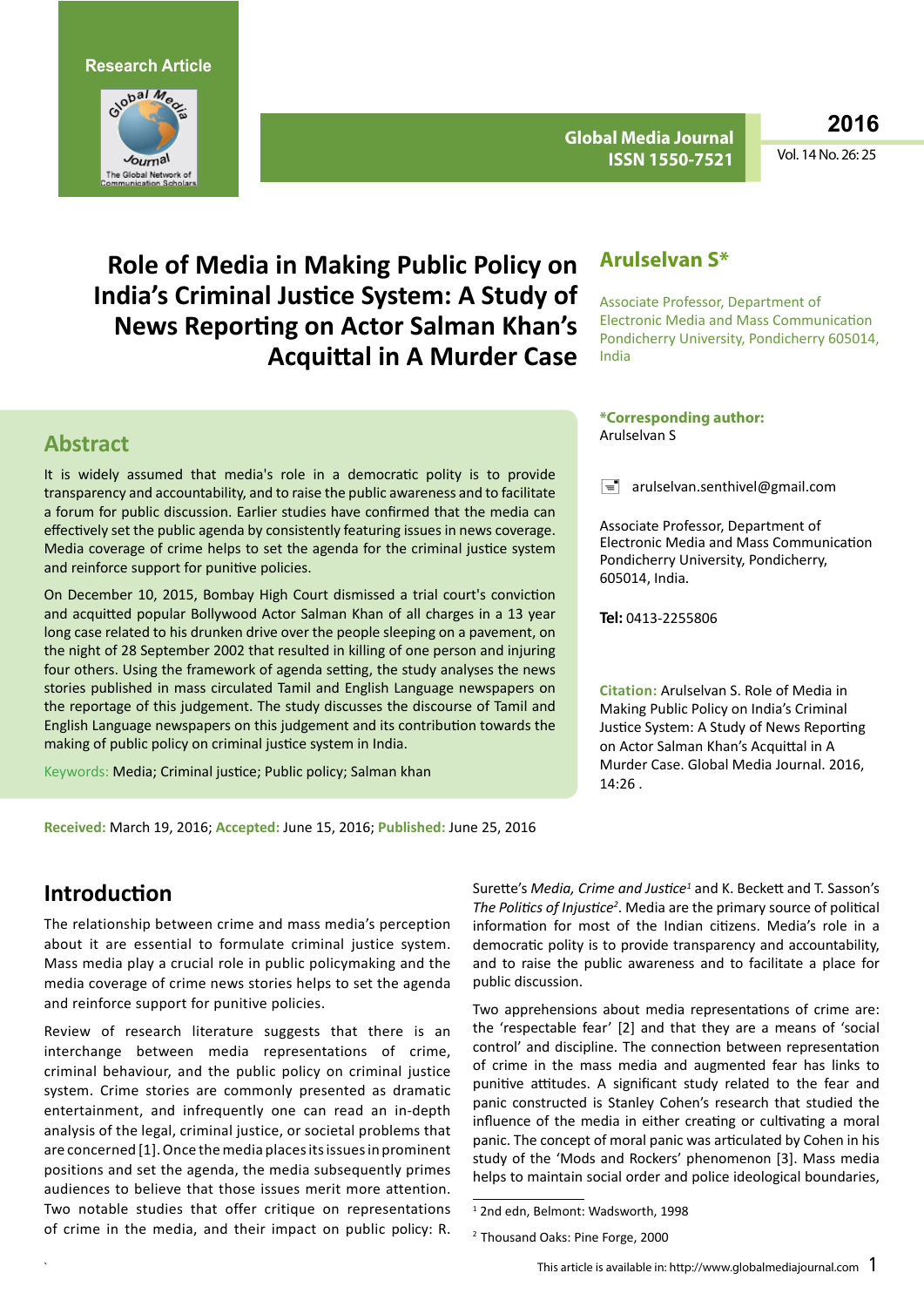through demonizing offenders, the process that Cohen labelled the creation of 'moral panics'.

There is a long history of moral panics about the effects of exposure to popular media and cultural forms. There are two perceptions about the moral panics constructed by media: for conservative, the media glamorizes the crime and trivializes public insecurities; whereas for liberals, the media exaggerates the crime and produces moral panics to justify an authoritarian crime control policy.

The kinds of punishment given are subjective to the political climate of a society. It's often argued that the law aims to punish the guilty mind and not the individual. Punishment is used as a method of reducing the incidence of crime by deterring or preventing the repeat of offences.

Emile Durkheim [4] asserts that all societies have crime, since all societies involve a variation between that are allowed and that are outlawed. The outlawed acts are labelled as crime. Durkheim argued that crime is a natural social activity and 'an integral part of all healthy societies'. Human crimes are not punished too heavily because one person's injury does not threaten the entire society, stated Durkheim in one of his study.

Malinowski [5] believes that all the legal institutions are platforms for controlling illegal affairs, and for giving vent to the feelings of oppression and injustice unleashed against the individuals. Michel Foucault (1979) points out that by the eighteenth century the masses could sympathize with the accused and 'the people never felt closer to those who paid the penalty than in those rituals intended to show the horror of the crime and the invincibility of power exercised without moderation or restraint'.

# **Agenda setting role of media**

Agenda-setting theory is concerned with how the media constructs representations of the world and in turn how this influences the people to see the world. Berelson, Lazarsfeld, and McPhee's [6] influential study on voting notes that media prioritize specific stories over others, or by airing a significant volume of news reports related to some policy domains, ignoring others. McCombs and Shaw's [7] Chapel Hill study concludes that the media can effectively set the public agenda by constantly and blatantly featuring a few issues in their news coverage. Cobb and Elder's [8] work focuses on the sources of the policy agenda, that is, the 'general set of issues that are communicated in a hierarchy of importance at a point in time'.

By covering news on one issue while ignoring other issues, the mass media draw attention to certain aspects of politics at the expense of others [9]. Legitimacy for governing is reliant on the consensus of the ruled, and it is believed that policymakers generally should not envision actions that are outside of the limits placed upon them they serve. Hence, public opinion is a legitimate consideration for policymakers when making decisions [10].

Soroka [3] suggests a typology making the difference between sensational, prominent and governmental issues. Sensational issues are manifest by dramatic events and thorough media coverage, difficult to ignore by politics. Prominent issues are those where people and politicians have their personal experiences and media coverage has a moderate effect on policy agendas. Governmental issues are highly technical with very limited interest for the media or the public.

Kurt Lewin [11] pointed out that 'reality for the individual is determined by what is socially accepted as reality'. There are three arguments that are to be discussed from Lewin: 1. Media set the agenda and designed the significance of certain news, affecting Governments' decisions and policies, and it guides people's attitude and trust towards government. 2. Media agenda setting would shape the public perception about social issues that media set them as important. 3. Government and people's attention would be drawn by agenda setting of specific positions on economic news, and their attitudes might be transformed after then.

#### **The media shapes societal perspectives on criminal justice**

Studies show that the mass media shapes social perspectives of the criminal justice through molding public opinion, and public policy. Eamonn Carrabine [12] observes that the 24X7 round the clock news coverage of criminal issues contribute to the cultural climate of fear. In the process, media representations can negatively influence perceptions on crime-related issues, and interfere with the implementation of crime prevention policies. 'The representation of violent crime by the media leads to larger understanding of crime and justice that translates into public policies' [13]. Crime prevention practitioners emphasize the prominence of prevention strategies characterized by long-term action, and based on a solid diagnosis that takes into account the complexity of the crime. James C. Hackler [14] refers to the types of crimes disregarded by the media in Canada, such as white collar and environmental crimes. He points out the cautious absence of these crimes in the media is primarily due to the politicization of crime, which results in inaccurate perceptions on crime and inappropriate policy decisions, which results in ineffective crime control policies. Public attitudes towards crime and punishment play an acute role in constructing criminal justice policies [15]. Public confidence in the Criminal Justice System is critical for the effective functioning of justice [16]. Public attitudes on crime and punishment are shaped by the media [17]. Misconceptions of crime and punishment generated by the media create a lack of confidence in the Criminal Justice System. Consequently, the public demand harsher punishment for offenders [18].

According to Hayward and Young [19], the media and the public are always obsessed with crime. The crime news coverage ensures a ready audience and it has been a persistent theme in popular culture throughout the twentieth century. The advancement of a public policy begins with the recognition that a problem exists. The pre-policy stages are: issues formation, policy demands, and agenda formation. By entertaining people with crime by the media, newspapers sales figure rises up, but ultimately it distorts the public understanding of crime as a serious social problem [20]. The proportion of media content that is filled with crime stories depend on the definitions of crime used by a community. Richard Ericson and his colleagues studied 'the social deviance and how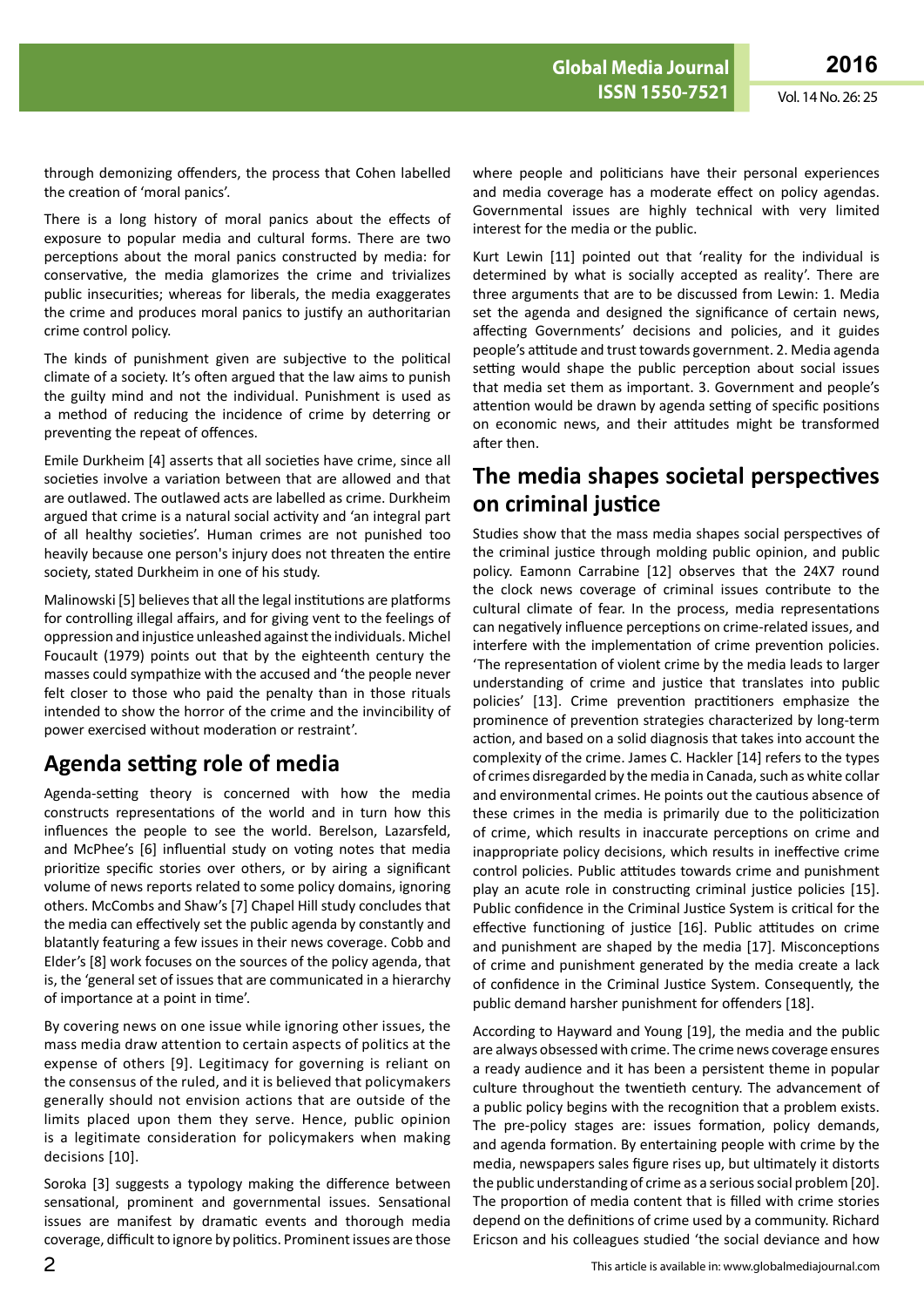journalists participate in defining and shaping it' [21]. Deviance refers to 'the behavior of a thing or person that strays from the normal organizational procedures and violations of commonsense knowledge'. Deviance is the defining characteristic of what journalists regard as newsworthy. The news media parallel the entertainment industries in their focus on stories of crime, and this is true with the reality television and other forms of infotainment [22]. Crime narratives and representations are a prominent part of the content of all mass media [23].

**Medthodology:** With the backdrop of the above literature review and the theoretical framework evolved, this study aims to understand the contribution of Tamil and English Language newspapers, in shaping the public policy to the Indian criminal justice system, by analyzing the news stories related to the acquittal of Actor Salman Khan in the hit-and-run case. News reports, editorials and op-ed page news analysis appeared the Tamil and English Language newspapers (both online and offline) were the primary sources for analysis. The news stories, editorials and the opinion pages were analyzed and discussed qualitatively [24-30].

## **Case history of Salman khan's hit-andrun case**

Based on the news reports appeared in the popular Tamil and English language newspapers, the following sequence of events were compiled on the Salman Khan hit-and-run-case:

On September 28, 2002, Salman Khan's Toyata Land Cruiser (Registration No.MH 01DA32) crashed into the pavements at Bandra, killed one person and injured four others. Salman Khan's bodyguard, deputed by the Maharastra State Police, Ravindra Patil, filed the First Information Report at the Bandra Police Station, without any delay. Police took the blood samples of Salman Khan and he was arrested by the Bandra police and booked him under provisions of Indian Penal Code (IPC), Motor Vehicles Act, 1988 and Bombay Prohibition Act, 1949. He was granted bail. In October 2002, Mumbai Police invoke section 302- II of IPC, (culpable homicide not amounting to murder), which would attract a punishment of 10 years of imprisonment, if convicted [31-35].

In March 2003, Salman Khan challenged the application of IPC 302-II, in Mumbai Sessions court. In May 2003, the Sessions court rejects his plea, asks Magistrate court to frame charges against him. In June 2003, Salman Khan moves Bombay High Court, which felt that section 302-II of the IPC will not be applicable to the case.

Subsequently, in October 2003, the Maharashtra Government challenged Bombay High Court order in Supreme Court. In December 2003 the Supreme Court ruled that the magistrate court may decide whether 302-II could be applied or not. In October 2006 the Magistrate court framed charges against Salman Khan. In May 2007, chemical analysis report suggested that Salman Khan was drunk on the date on which the accident took place [36-40].

In October 2007, Salman Khan's bodyguard Ravindra Patil died and the cause of death was declared as Tuberculosis infection. After four years, in October 2011 the Prosecution demands Salman

Khan must be tried under harsher sections. On March 25, 2012 the Prosecution closes evidence after examining 24 witnesses. On December 23, 2013 the Additional Chief Metropolitan Magistrate V.S. Patil slaps the charge of 'culpable homicide not amounting to murder' on him and referred the case to sessions court for trial as Magistrate's court does not have powers to try this kind of offences.

On November 24, 2014 the Sessions court started retrial of Salman Khan. On March 27, 2015 Salman Khan's statement was recorded under section 313 of Cr.PC by Additional Sessions Judge D.W. Deshpande. On March 28, 2014 Salman Khan's family driver Ashok Singh gave testimony in the trial court owning the responsibility of accident.

On May 6 2015 the Mumbai Sessions court sentenced Salman Khan to five years rigorous imprisonment. Salman Khan got two days interim bail granted by Bombay High Court. On May 8, 2015 the Bombay High Court admitted a plea against conviction. On September 21, 2015 Justice A R Joshi commences daily hearing of Salman Khan's appeal and on November 17, 2015 the defense counsel Amit Desai wraps up the case.

On December 4 2015, Justice A.R. Joshi posted appeal for dictation of verdict from, December 7, 2015. On December 10, 2015 Salman Khan was acquitted of all charges in the case (Criminal Appeal No. 572 of 2015)<sup>3</sup>: Justice A.R. Joshi, in his judgment said:

"The order by the Sessions Court [convicting Salman for 5 years of rigorous imprisonment] has been quashed and set aside. The bail bonds stand cancelled, all fine amounts paid by the appellant [Khan] shall be refunded to him<sup>4"</sup> [41-45].

# **English language newspapers' reporting on the judgement**

Most of the English language newspapers published in India critically reviewed the December 10, 2015 judgment, starting from pointing out the loopholes in the prosecution, the criticism went up to the level of calling it failure of judicial system and the diminishing of the majesty of law. *DNA* in its editorial commented that the nation has missed an opportunity to build significant deterrence against drunken driving and hit-and-run incidents.

"…..from being touted as a high-profile case which would build significant deterrence against drunken driving and hit-and-run incidents, it turns out that Salman Khan was not drunk and was not driving the Toyota Land Cruiser that killed one labourer and injured four others sleeping on the pavement"5 . Anil Dharkar, in his news analysis appeared in the Indian Express, pointed out the loopholes in the prosecution and concluded that the Indian justice system is the loser in this case. "…All this does not absolve Mumbai Police or the prosecution. Justice Joshi did point out several examples of a botched investigation: They couldn't find the cop, now retired, who took Salman's blood sample to the 3 Judgment copy available online at: [http://bombayhighcourt.nic.in/](http://bombayhighcourt.nic.in/libweb/recentinfo/Salman.pdf) [libweb/recentinfo/Salman.pdf](http://bombayhighcourt.nic.in/libweb/recentinfo/Salman.pdf)

<sup>4</sup> [http://www.thehindu.com/news/cities/mumbai/hc-asks-salman-to](http://www.thehindu.com/news/cities/mumbai/hc-asks-salman-to-be-present-in-court-during-verdict/article7969697.ece?ref=relatedNews)[be-present-in-court-during-verdict/article7969697.ece?ref=relatedNews](http://www.thehindu.com/news/cities/mumbai/hc-asks-salman-to-be-present-in-court-during-verdict/article7969697.ece?ref=relatedNews)

<sup>5</sup> [http://www.dnaindia.com/analysis/editorial-dnaedit-let-s-face-it-the](http://www.dnaindia.com/analysis/editorial-dnaedit-let-s-face-it-the-state-messed-up-the-salman-khan-hit-and-run-case-2154562)[state-messed-up-the-salman-khan-hit-and-run-case-2154562](http://www.dnaindia.com/analysis/editorial-dnaedit-let-s-face-it-the-state-messed-up-the-salman-khan-hit-and-run-case-2154562)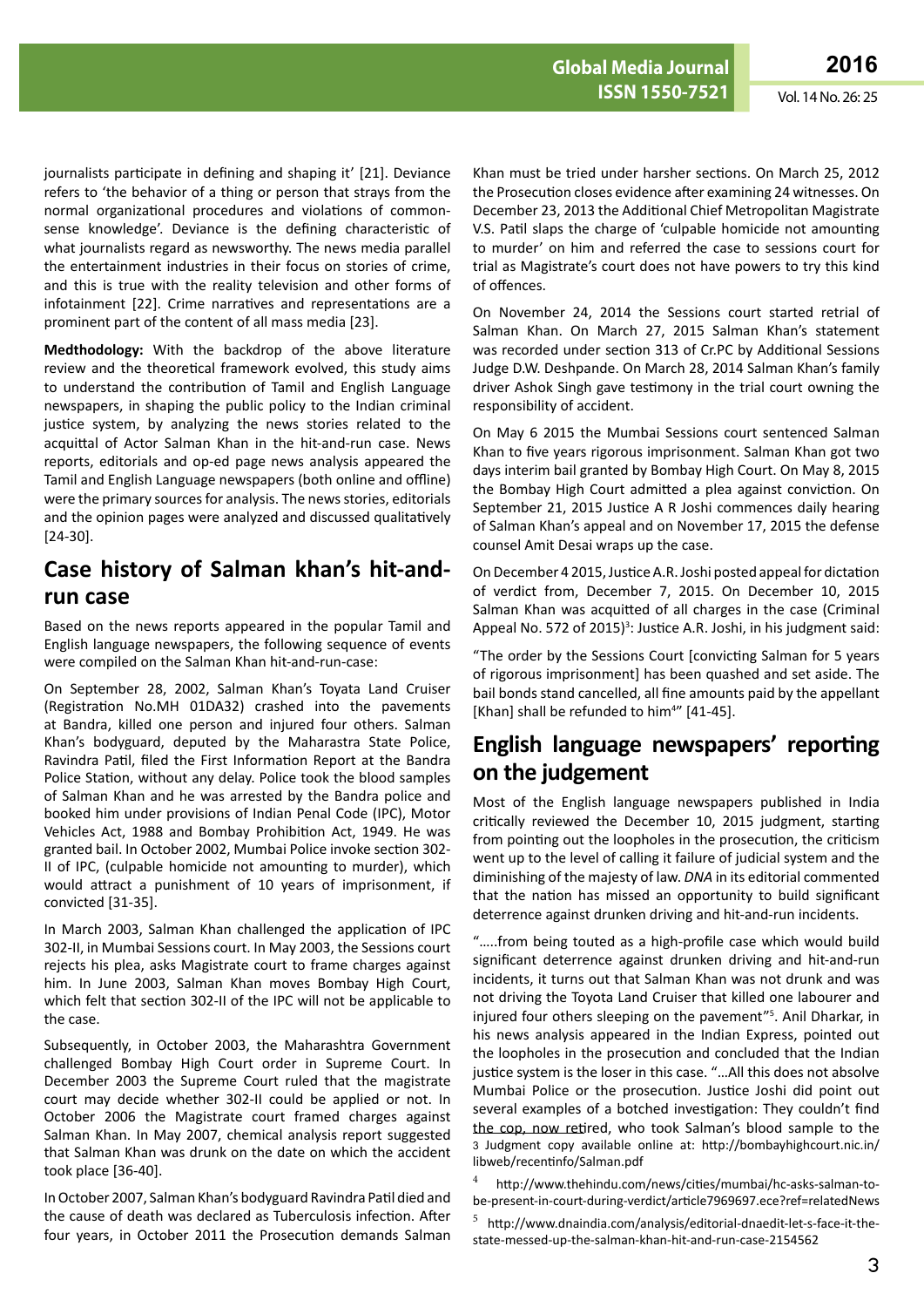lab, and the prosecution did not call Kamaal Khan as a witness. Surely the fact that the defence didn't summon Kamaal as their witness is clear indication that his testimony would have favoured the prosecution, perhaps confirming that Salman was driving the car? And so it goes: Ineptitude on one side, wrong interpretation on the other. The beneficiary: Salman Khan. The loser: Our justice system"6 .

*The Economic Times* in its editorial pointed out that "….this particular verdict makes anyone who should be fearful of the law be more fearful of not being well connected as insurance<sup>7</sup>" The *Free Press Journal* in its editorial raised the same issue of missing an opportunity to hold it as a lesson on drunken drive:

"….we should have thought that the State would make a test case of Salman Khan's drunken driving and hold it as a lesson to every citizen who is prone to drive under the influence of liquor. But, it turns out that throughout, the police and the prosecution were entirely lackadaisical in their approach<sup>8"</sup>.

The editorial also has warned 'that the majesty of law definitely diminished with the acquittal of Salman Khan'… and concluded with a firm note that 'without the rule of law, anarchy awaits in the wings. Let that be the first lesson of Salman Khan's acquittal'.

The *Mid-Day* in its Editorial has also made it clear that the nation has lost an opportunity to benefit out of a high profile case on drunken drive:

The Salman Khan hit-and-run trial had the potential to serve as an example to deter drunk drivers across the nation. Instead, it has so far only served as an example of different ways to bungle an investigation<sup>9</sup>.

The *Mid-Day* has also pointed out in its editorial that the glaring loopholes in the probe, as pointed out by the Judge, which had helped Salman Khan walk free.

*The Hindu* in its news report carried the statement of the Public Prosecutor, Sandeep Shinde, who has apprehension at the tone of the judgment: "…the fact remains that an innocent man was killed and four others were injured. Who is responsible for that? What kind of message are we sending out to society? Are we saying any high-profile person can hijack the system?<sup>10"</sup>

The Hindu, on its editorial, "The Day of the Citizen", appeared on 7 May 2015, published soon after the Mumbai Sessions Court Judgment pronounced that 'deaths caused by drivers under the influence of alcohol should attract the charge of culpable homicide, and not merely that of negligent driving<sup>11'</sup>. In the same editorial *The Hindu* also pointed out that the Supreme Court directions to the trial courts that the negligent and rash driving should not give the benefit of doubt to the drunken drive cases:

<sup>6</sup> <http://indianexpress.com/article/opinion/columns/and-justice-lost/> 7 [http://blogs.economictimes.indiatimes.com/et-editorials/salman](http://blogs.economictimes.indiatimes.com/et-editorials/salman-khans-acquittal-by-bombay-hc-was-not-an-anomaly/)[khans-acquittal-by-bombay-hc-was-not-an-anomaly/](http://blogs.economictimes.indiatimes.com/et-editorials/salman-khans-acquittal-by-bombay-hc-was-not-an-anomaly/)

<sup>11</sup> [http://www.thehindu.com/opinion/editorial/2002-salman-hitandrun](http://www.thehindu.com/opinion/editorial/2002-salman-hitandrun-case-the-day-ofthe-citizen/article7177624.ece)[case-the-day-ofthe-citizen/article7177624.ece](http://www.thehindu.com/opinion/editorial/2002-salman-hitandrun-case-the-day-ofthe-citizen/article7177624.ece)

"…..though the Supreme Court upheld the three-year sentence given [in Alistair Pereira case] by the Bombay High Court, it said that was too "lenient" a punishment for an offence of culpable homicide not amounting to murder. The Supreme Court indicated that trial courts should not give the benefit of the doubt to those driving drunk and instead convict them under 304 II (punishable with 10 years imprisonment) than the lesser offence of 304 A that provides for a jail term of two years for negligent and rash driving".

*The Hindu* in one of its op-ed page analysis jointly written by R.K.Raghavan, a former CBI Director, and D. Sivanandhan, a former Commissioner of Police, Mumbai, has critiqued the judgment elaborately:

"….we are intrigued why the testimony of the principal witness-PSO Patil-who filed the FIR within hours of the incident, did not carry enough weight with the High Court.…PSO Patil had deposed unequivocally, before the investigating officer and the Metropolitan Magistrate who conducted the initial trial, about how Mr. Khan was guilty of rash and negligent driving. To dismiss his version of the incident as inconsistent or unreliable seems grossly unfair to the prosecution, especially when there is nothing to suggest that he was motivated….Mr. Khan has only been given the benefit of the doubt, and not a clean acquittal $12"$ .

## **Tamil language newspapers' reporting on the judgement**

This study further analyses the Tamil Language Newspaper reports on the December 10 2015 judgment of Bombay High Court on Salman Khan's hit-and-run case. Headlines of the news reports related to this judgment appeared in the highly circulated Tamil Language newspapers and the BBC Tamil Radio, and an online news magazine are given below, as translated from Tamil to English:

- 1. Actor Salman Khan Acquitted in Car Hit and Murder Case: High Court Pronounces Sensational Verdict<sup>13</sup>
- 2. Drunken Driving Case on One Killed: Actor Salman Khan Acquitted<sup>14</sup>.
- 3. Actor Salman Khan Acquitted In A Platformer Murder Case.15
- 4. Car Drive Accident Case In Mumbai: Salman Khan Acquitted<sup>16</sup>

 $14$  One of the victims of drunk driving the car in the case of actor Salman Khan's release<http://makkalkural.net/news/blog/2015/12/10/>

15 Actor Salman Khan released nataipataivaciyaik murder

[http://www.bbc.com/tamil/india/2015/12/151210\\_salmankhan](http://www.bbc.com/tamil/india/2015/12/151210_salmankhan)

<sup>16</sup> Drove the car accident in the Mumbai case in which actor Salman Khan released [http://www.dailythanthi.com/News/](http://www.dailythanthi.com/News/CinemaNews/2015/12/10141040/Salman-Khan-acquitted-of-all-charges-in-2002-hitandrun.vpf) [CinemaNews/2015/12/10141040/Salman-Khan-acquitted-of-all-charges](http://www.dailythanthi.com/News/CinemaNews/2015/12/10141040/Salman-Khan-acquitted-of-all-charges-in-2002-hitandrun.vpf)[in-2002-hitandrun.vpf](http://www.dailythanthi.com/News/CinemaNews/2015/12/10141040/Salman-Khan-acquitted-of-all-charges-in-2002-hitandrun.vpf)

<sup>8</sup>[http://www.freepressjournal.in/editorial-everyone-complicit-in](http://www.freepressjournal.in/editorial-everyone-complicit-in-salmans-acquittal/733311)[salmans-acquittal/733311](http://www.freepressjournal.in/editorial-everyone-complicit-in-salmans-acquittal/733311)

<sup>9</sup> [http://www.mid-day.com/articles/mid-day-editorial-will-cops-ever](http://www.mid-day.com/articles/mid-day-editorial-will-cops-ever-learn-from-mistakes/16769167)[learn-from-mistakes/16769167](http://www.mid-day.com/articles/mid-day-editorial-will-cops-ever-learn-from-mistakes/16769167)

<sup>10</sup>"Salman wins appeal, walks free", reported by Sonam Saigal, *The Hindu*, Mumbai edition, dated 10 December 205.

<sup>&</sup>lt;sup>12</sup> R. K. Raghavan, D. Sivanandhan, "The case against Salman Khan", *The Hindu,* dated 14 December 2015, accessed online at: [http://](http://www.thehindu.com/opinion/op-ed/the-case-against-salman-khan/article7983569.ece) [www.thehindu.com/opinion/op-ed/the-case-against-salman-khan/](http://www.thehindu.com/opinion/op-ed/the-case-against-salman-khan/article7983569.ece) [article7983569.ece](http://www.thehindu.com/opinion/op-ed/the-case-against-salman-khan/article7983569.ece)

<sup>13</sup> Actor Salman Khan in a case of car-crash victims released: a judgment of High Court [http://www.dinakaran.com/News\\_Detail.asp?Nid=183685](http://www.dinakaran.com/News_Detail.asp?Nid=183685)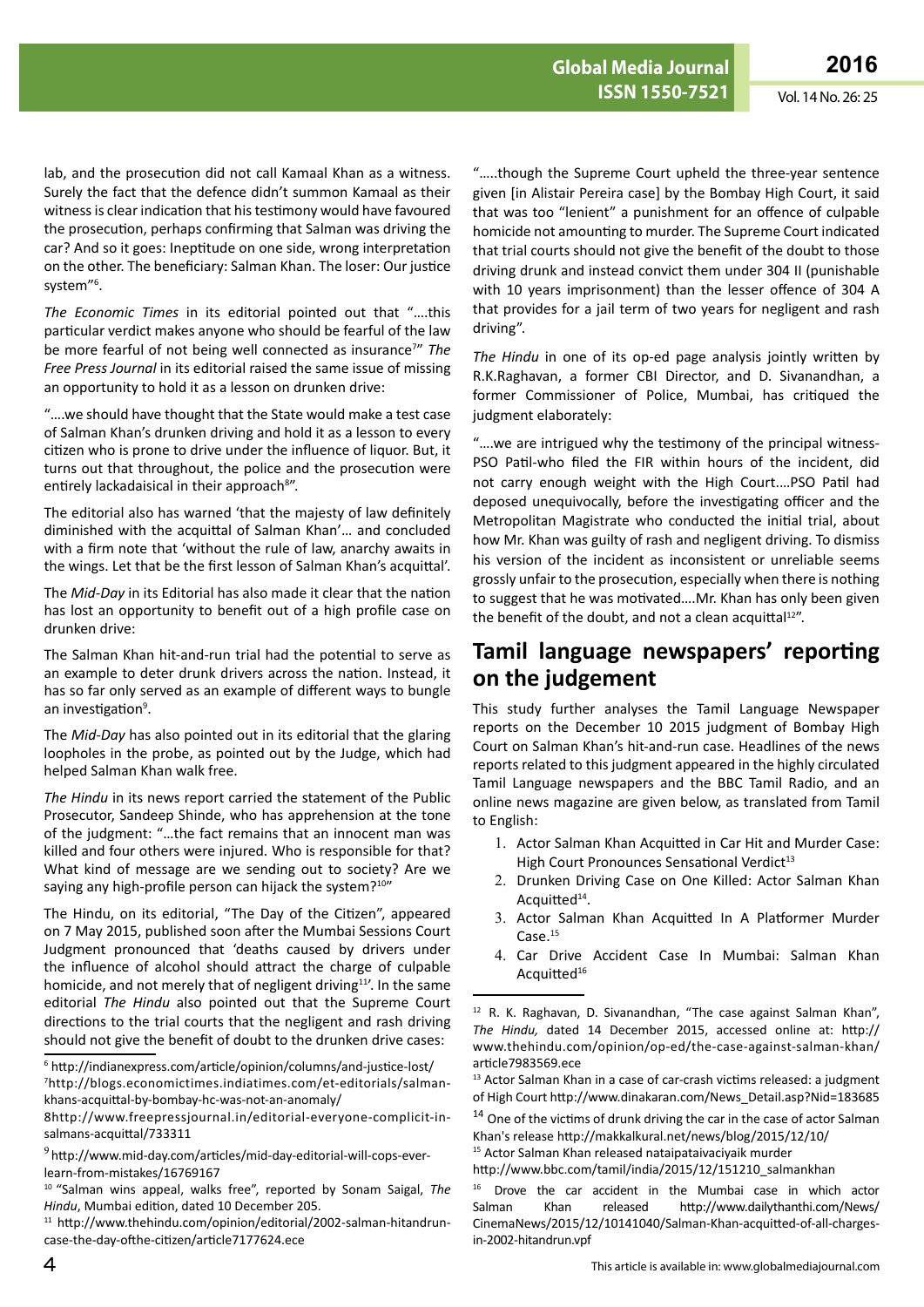**ISSN 1698-9465 ISSN 1550-7521** Vol. 14 No. 26: 25

- 5. Actor Salman Khan Acquitted: Case related to One Killed Due To Bad Car Drive<sup>17</sup>
- 6. Case On Drunken Car Drive related Accident: High Court Acquitted Salman Khan<sup>18</sup>
- 7. Drunken Drive Case: Salman Acquitted.19
- 8. Car Accident Case: 5 years Imprisonment For Actor Salman Khan20
- 9. Drunken Drive And Murder Case: Salman Khan Acquitted<sup>21</sup>

The quality of reporting in Tamil Newspapers, barring a couple of cases, generally varies significantly from the English language newspapers published in India. While most of the English language newspapers have squarely critiqued the judgment and pointed out the failure of prosecution, the Tamil press has reported this story as if it was an accident of negligent driving. The highly circulated newspapers such as *Daily Thanthi*, *Dinakaran* , *The Hindu Tamil* and *Dinamalar* have reported it just like a road accident where, as if someone was hit during the drive. *Dinamani*, *BBC Tamil*, and *Ippodhu.com* (an online news magazine) have reported that the actor was charged in a murder case where he killed a person sleeping on a platform on a drunken drive and he has been acquitted in the case [45-48].

<sup>19</sup> http://www.dinamalar.com/news\_detail.asp?id=1406823

2 0[http://tamil.chennaionline.com/cinema/news/](http://tamil.chennaionline.com/cinema/news/newsitem.aspx?NEWSID=5b95d101-bd49-4ff0-bd52-b148c58541c4&CATEGORYNAME=TFILM) [newsitem.aspx?NEWSID=5b95d101-bd49-4ff0-bd52](http://tamil.chennaionline.com/cinema/news/newsitem.aspx?NEWSID=5b95d101-bd49-4ff0-bd52-b148c58541c4&CATEGORYNAME=TFILM) [b148c58541c4&CATEGORYNAME=TFILM](http://tamil.chennaionline.com/cinema/news/newsitem.aspx?NEWSID=5b95d101-bd49-4ff0-bd52-b148c58541c4&CATEGORYNAME=TFILM)

Generally, Tamil news reports have not attempted to explain the issues like culpable homicide amounting to murder, or the Supreme Court's direction to the trial court on not passing the benefit of doubt to those driving drunk, or the difference between driving drunk and negligent and rash driving etc. The Tamil language newspapers have also not attempted to discuss about the issues related to conviction under the Indian Penal Code 304 II, where 10 years imprisonment for driving drunk is possible, or under 304 A that provides for imprisonment of two years for negligent and rash driving, when convicted.

English Language Newspapers publish news analysis in the oped pages that helps the readers to understand the nuances and niceties of the issues in hand. Particularly *the Hindu*'s different perspectives on the judgment is helpful to the reader to make an informed opinion on this issue. But in Tamil language newspapers, the lack of in-depth analysis of the issue to make the readers understand the issue and to have different perspectives to evolve an opinion has created a vacuum in public policy making.

#### **Conclusion**

The analysis on Salman Khan hit-and-run-case related judgment shows that there is a lack of in-depth analysis of the issues related to the legal, criminal justice in the Tamil language newspapers. The Tamil language media invariably glamorizes the crime and trivializes issues related to the criminal justice system. In order to avoid an authoritarian crime control policy, the Tamil Language newspaper should facilitate a professional way of approaching crime reporting and thereby contributing to the national criminal justice policies.

<sup>&</sup>lt;sup>17</sup> Actor Salman Khan lifts, car lift in case of causing death

<http://www.dinamani.com/india/2015/12/11/>

<sup>18</sup> Drunk driving case: Salman freed

<sup>21</sup>*<http://ippodhu.com/>*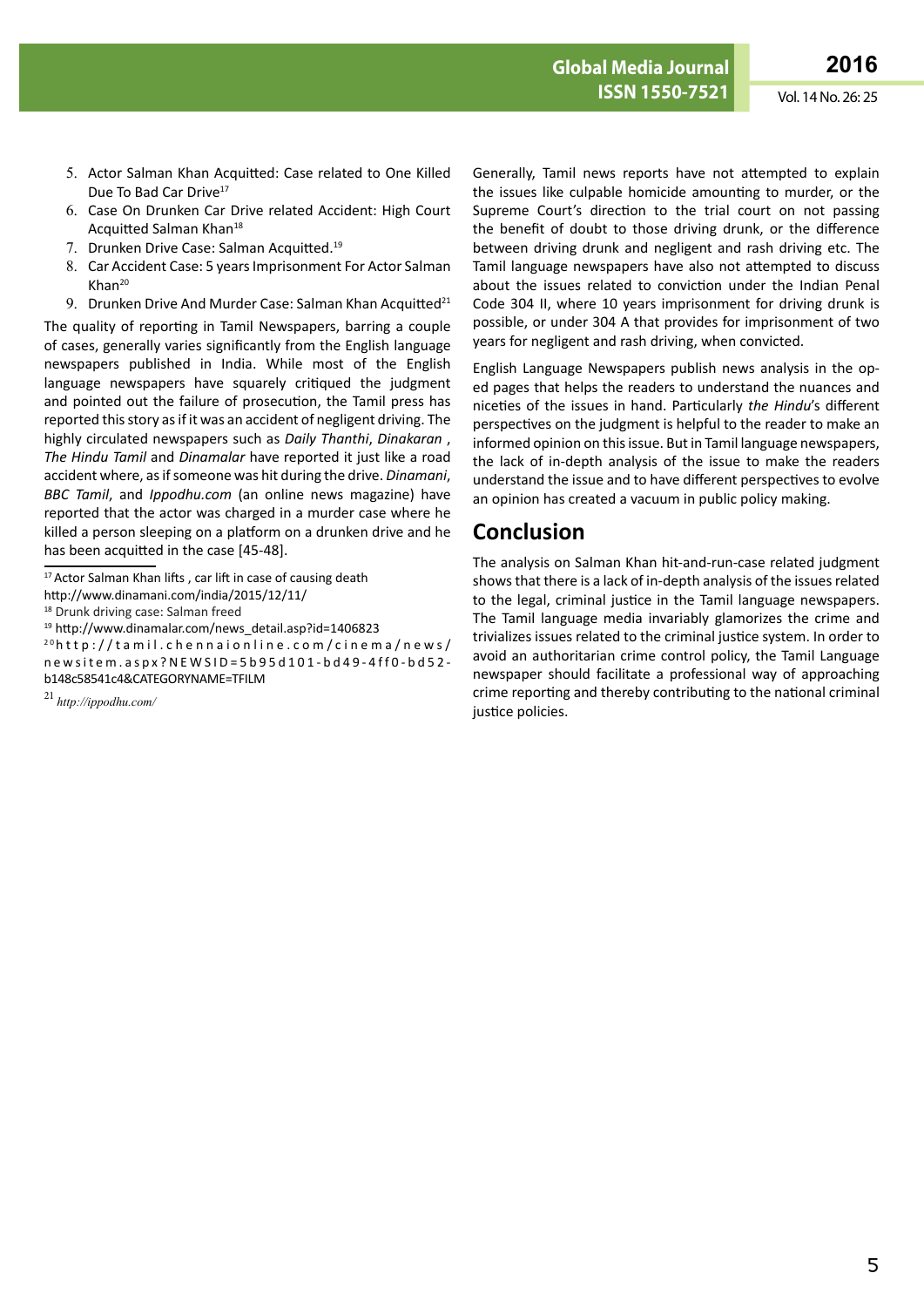## **References**

- 1 Sara Sun Beale (2006) The News Media's Influence on Criminal Justice Policy: How Market-Driven News Promotes Punitiveness, Wm. & Mary L Rev 48: 397-481
- 2 Michael M (1992) Hollywood vs. America: The Explosive Bestseller that Shows How-and Why-the Entertainment Industry Has Broken Faith With Its Audience. London: HarperCollins.
- 3 Cohen S (2002) Folk Devils and Moral Panics, (3rdedn) London: Routledge.
- 4 Emile D (1982) Translated by W D Hall. The Rules of Sociological Method, The Free Press: New York.
- 5 Bronislaw M (1926) Crime and Custom in Savage Society, (with an introduction by James M Donovan). London: Transaction Publishers. ISBN 978-1-4128-49784.
- 6 Berelson, Bernard R, Paul F, Lazarsfeld, WIlliam N (1954) McPhee 1954. Voting: A Study of Opinion Formation in a Presidential Campaign. Chicago: University of Chicago Press.
- 7 McCombs M, Shaw D (1972) The agenda-setting function of mass media, Public Opinion Quarterly, 36:176-187.
- 8 Cobb RW, Elder CD 1972/1983. Participation in American Politics: The Dynamics of Agenda-Building Boston: Allyn and Bacon.
- 9 James DW, Rogers EM (1996) Agenda-Setting. Thousand Oaks: Sage publications.
- 10 James S, Michael B, MacKuen, Erikson RS (1995) Dynamic Representation. The American Political Science Review 89: 543-565
- 11 Lewin K (1948) Resolving social conflicts. New York: Harper & Row.
- 12 Eamonn C (2008) Crime, Culture and the Media. Cambridge: Polity Press.
- 13 Danilo Y (2001) "Location, Location, Location: Urban and Suburban Crime on Local TV News." Journal of Urban Affairs, 23.
- 14 James CH (2006) Canadian Criminology: Strategies and Perspectives. Pearson Education, Canada.
- 15 Roberts J, Stalans L, Indermaur D, Hough M (2003) Penal Populism and Public Opinion: Lessons from Five Countries*.* Oxford: Oxford University Press.
- 16 Roberts JV, Hough M (2005) Understanding Public Attitudes to Criminal Justice. Maidenhead: Open University Press.
- 17 Cavender G (2004) 'Media and Crime Policy: A Reconsideration of David Garland's 'The Culture of Control'. Punishment and Society 6/3: 335-48.
- 18 Cullen FT, Fisher B, Applegate B (2000) 'Public Opinion about Punishment and Corrections'. In: Tonry M (ed.) Crime and Justice, Chicago: University of Chicago Press.
- 19 Hayward K, Young J (2007) Cultural Criminology: The Representation of Crime in the Mass Media. In:Maguire M, Morgan R, Reiner R (eds.) The Oxford Handbook of Criminology, (4thedn) Oxford, Oxford University Press.
- 20 O'Connell M (2002) The Portrayal of Crime in Media Does it Matter? In: O'Mahony, P (ed.) Criminal Justice in Ireland, Dublin: Institute of Public Administration
- 21 Ericson R, Baranek P, Chan J (1987) Visualising Deviance, Milton Keynes: Open University Press.
- 22 Leishman P, Mason P (2002) Policing and the Media: Facts, Fictions and Factions,. Cullompton: Willan
- 23 Robert R (2002) Media made criminality: The representation of crime in the mass media*.* In: Reiner, Robert, Maguire, Mike and Morgan, Rod, (eds.) The Oxford Handbook of Criminology. Oxford University Press, Oxford, UK, pp: 302-340. ISBN 9780199256099.
- 24 Barak G (2007) Mediatizing Law and Order: Applying Cottle's architecture of communicative frames to the social construction of crime and justice. Crime, Media and Culture 3: 101-109.
- 25 Beckett K, Sasson T (2000) The politics of injustice. Thousand Oaks, CA: Pine Forge Press.
- 26 Cavender G, Bond Maupin L, Jurik NC (1999) The construction of gender in reality crime TV. Gender and Society 14: 643-664
- 27 Bennett J (2006) The Good, The Bad and The Ugly: The media in prison films. Journal of Criminal Justice 45: 97-115.
- 28 Besley T, Burgess R (2001) Political Agency, Government Responsiveness and the Role of the Media, European Economic Review 45: 629-640.
- 29 Besley T, Burgess R (2002) The Political Economy of Government Responsiveness: Theory and Evidence from India, The Quarterly Journal of Economics 117: 1415-1451.
- 30 Bracken CC (2006) Perceived source credibility of local television news: The impact of television form and presence. Journal of Broadcasting and Electronic Media, 50(4): 723-741.
- 31 Kirsten D (1992) "Modernity and Media Panics". In: Skovmand M, Schroder KC (eds.) Media Cultures: Reappraising Traditional Media (London: Routledge).
- 32 Estep R (1982) Women's roles in crime as depicted by television and newspapers. The journal of Popular Culture 16: 151-156.
- 33 Michael F (1979) Discipline and punish- the birth of the prison. New York: Vantage Books.
- 34 Felson M (1998) Crime & Everyday LIfe (2ndedn) Thousand Oaks, CA, Pine Forge Press.
- 35 David G (2001) The Culture of Control Crime and Social Order in Contemporary Society, The University of Chicago Press Books.
- 36 Kwong YW, Chan KY, Leung HY, Ho WK, Wong CY, et al. (2014) A Review of the Impacts of Agenda-setting. Hong Kong Association of Educational Communications and Technology: Hong Kong.
- 37 McMullen JL, McClung M (2006) The media, the politics of truth, and the coverage of corporate violence: The Westray disaster and the public inquiry. Critical Criminology : An international Journal 14(1): 67-86.
- 38 Montgomery J, Brooks M H (2005) Use of television crime-drama series to promote legal understanding in mentally ill, incompetent defendants. A pilot study. Journal of Forensic Sciences 50: 465-469.
- 39 Alessandro O, Swinnen JFM (2009) Mass Media and Public Policy: Global Evidence from Agricultural Policies, Discussion Paper 232/2009, LICOS Centre Institutions and Economic Performance, Leuven, Belgium.
- 40 Phillips ND, Stobl S (2006) Cultural criminology and kryptonite: Apocalyptic and retributive construction of crime and justice in comic books. Crime, Media, Cutlure 2: 304-331.
- 41 Magdalini Dimitriou P (2012) Public Attitudes Towards Crime And Punishment In Greece And The Factors Underlying Their Construction, Plymouth Law School, Plymouth University.